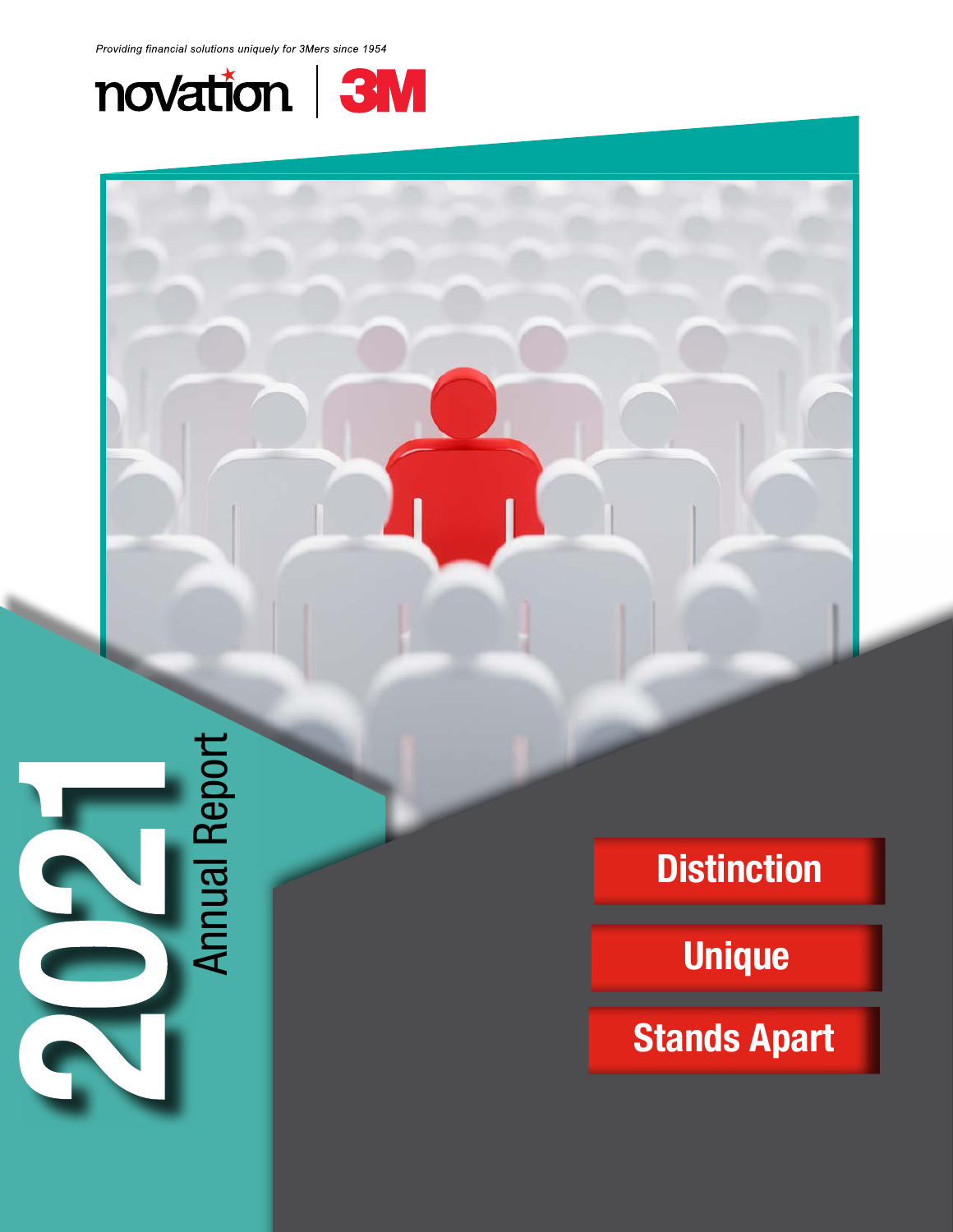Chairman & President Report

As we reflect on 2021 and the outstanding financial and operating results that were delivered, it is important to state "how very proud we are of our Novation team and greatly appreciate our members". The perseverance required to successfully navigate through last year's uncertainty by our staff, management, and board of directors was a testament to the commitment of this team in providing exceptional service and financial results to our membership. Novation members demonstrated their ongoing confidence in us through strong borrowing, usage of our digital solutions and robust deposit activity.

The strategic and operational changes made in 2020 have evolved into a new way of doing business. The changes that only two years ago seemed like a disruption, have now become our new operating model. Novation's investments in technology and our dedication to a seamless digital transformation are now deeply rooted in our ongoing strategy. As 3Mers prepared to "Work Your Way", Novation has focused on a banking model to support this new reality. Our history of successfully serving members at 3M plant and remote locations, throughout the United States, is providing assurance we are prepared for a broader reach.

Novation is not like other financial institutions who are open to anyone. We were chartered in 1954 by eight 3Mers for the purpose of providing attractive financial solutions to 3M employees, retirees, and their family members. 68 years later this is still our mission and, with best-in-class digital solutions, our goal to be the number one provider of financial solutions for ALL 3Mers is more attainable than ever.

Distinction is a word we use in our brand promise, and we strive every day to uphold this commitment by:

- $\star$  Offering market leading rates on loans and providing attractive financial solutions for 3Mers
- Providing value through Novation Investment Services with the expertise our advisors have on 3M benefit options
- A dedicated Board of Directors and Supervisory Committee who are fellow 3Mers advising on what is best for our current and future membership

What is not as easy to describe is how Novation is essentially an extension of employment at 3M. It is fascinating that Novation was chartered only three years after 3M became a global company and 26 years prior to Post-It® Notes being introduced. This 68-year history of focusing on one membership group– 3Mers–makes Novation unique when compared to other financial institutions. We have an appreciation for what and how 3M

employees want to receive financial solutions. When you join 3M, a first-class global company, you also gain the benefit of a firstclass financial services partner.

While ongoing strategic planning was a major focus in 2021, we also delivered excellent financial, operating and service results:

- $\star$  Net income exceeded plan by 172% and increased by 71%
- $\star$  Assets grew 13% ending the year at \$219 million
- $\star$  Member deposits increased 13% with total member deposits now exceeding \$200 million
- ★ We added \$2.3 million to required reserves which now totals nearly \$17 million, providing increased financial health and stability during uncertain economic times
- ★ Losses remained low for both Visa® card fraud and from delinquent loans. This is a testament to Novation's highquality membership.
- ★ Novation Investment Services increased new accounts 32% and ended the year managing \$318 million of members' retirement assets
- $\star$  Although acquiring new members has remained a challenge during the pandemic, the number of new memberships from the families of 3Mers increased by 47%. We see such an increase as a tremendous vote of confidence and an untapped opportunity.
- $\star$  Mortgage originations and consumer lending were both excellent in 2021. Total loan production was \$105.7 million; a 3% increase over the prior year's milestone. Vehicle loans, recreational vehicles, home equity and Visa credit all showed extraordinarily strong activity.
- $\star$  We participated in CU Forward Day in October, a day of giving back to the communities we serve. Novation employees spent the day doing outside yard projects for our members and performing random acts of kindness to thank first responders, the medical community and educators.

Novation members can be assured that all controls testing and governance processes continued throughout the year. The Board of Directors and Supervisory Committee met monthly and held various meetings to evaluate interest rate risk, enterprise risk, and conduct strategic planning.

We remain committed to a growth strategy centered around 3M employees, retirees, and their families. The opportunities ahead of us are abundant and through the continued trust and support of our members, we are optimistic about the future.

Min that

Mike Kronebusch Board of Directors Chairman

Kristi Nukomela

Kristi Mukomela President/CEO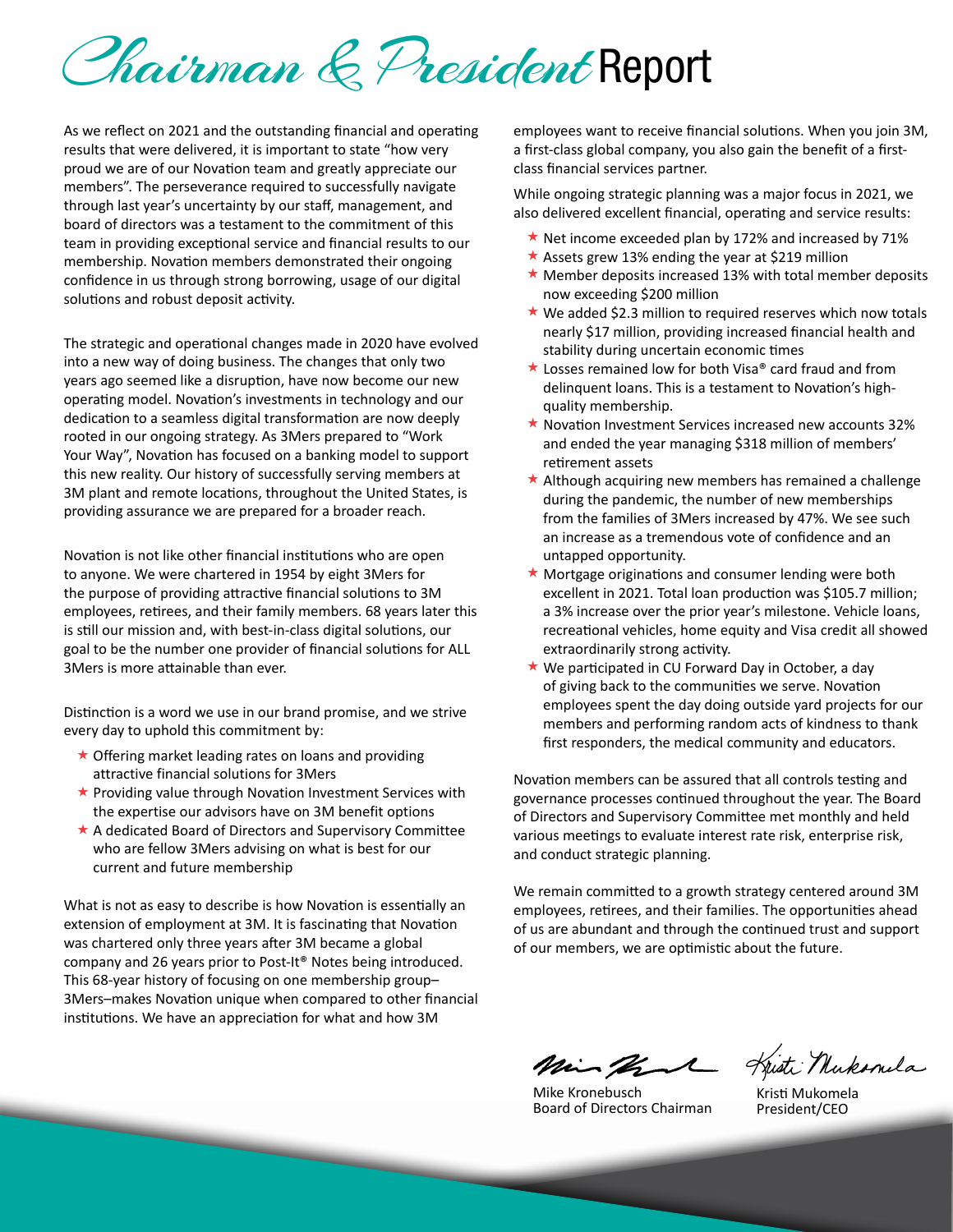

| <b>Assets</b>                                         | 2021          | 2020          |
|-------------------------------------------------------|---------------|---------------|
| Net Loans to Members                                  | \$152,291,100 | \$141,642,098 |
| Cash and Investments                                  | 57,543,367    | 43,490,175    |
| National Credit Union Share<br>Insurance Fund Deposit | 1,851,325     | 1,609,749     |
| <b>Fixed Assets</b>                                   | 2,361,120     | 2,250,429     |
| Other Assets                                          | 4,662,596     | 4,002,424     |
| <b>Total Assets</b>                                   | \$218,709,508 | \$192,994,875 |

| <b>Liabilities and Member Equity</b>          | 2021          | 2020          |
|-----------------------------------------------|---------------|---------------|
| <b>Member Shares</b>                          | \$200,970,254 | \$177,612,723 |
| Payables and Other Liabilities                | 899,731       | 856,063       |
| <b>Total Liabilities</b>                      | \$201,869,985 | \$178,468,786 |
|                                               |               |               |
| <b>Statutory Reserve</b>                      | \$2,056,350   | \$2,056,350   |
| <b>Operating Reserves</b>                     | 14,783,173    | 12,469,739    |
| <b>Total Member Equity</b>                    | \$16,839,523  | \$14,526,089  |
| <b>Total Liabilities and Member</b><br>Equity | \$218,709,508 | \$192,994,875 |

| <b>aperating statement</b> |  |
|----------------------------|--|
|                            |  |

| <b>Income</b>                          | 2021        | 2020        |
|----------------------------------------|-------------|-------------|
| Interest on Member Loans               | \$5,314,427 | \$5,472,084 |
| Interest on Investments                | 178,339     | 185,478     |
| Non-Interest Income                    | 3,303,868   | 2,640,944   |
| <b>Total Income</b>                    | \$8,796,634 | \$8,298,506 |
|                                        |             |             |
| <b>Expenses</b>                        | 2021        | 2020        |
| <b>Employee and Volunteer Expenses</b> | \$3,071,181 | \$3,115,422 |
| Operations                             | 2,795,741   | 2,670,377   |
| Occupancy                              | 264,805     | 283,094     |
| Provision for Loan Loss                | 20,220      | 134,477     |
| Loss on Real Estate Owned              | 0           | 0           |
| Member Dividends & Funding Costs       | 331,253     | 743,893     |
| <b>Total Expenses</b>                  | \$6,483,200 | \$6,947,263 |
| Net Income to Member Equity            | \$2,313,434 | \$1,351,243 |





The role of the Supervisory Committee at Novation is to ensure that the Board of Directors and Management are safeguarding members' assets by adhering to an appropriate governance structure and following established policies. On behalf of the membership, the Committee regularly reviews and monitors internal controls and risk management practices.

The Supervisory Committee is also charged with making sure an annual audit of the financial records is completed. RSM US LLP audited Novation's books as of September 30, 2021. This independent audit is designed to provide an unbiased assessment as to whether the financial statements are free of any material misstatements.

We are pleased to report that through the internal reviews and the external audit, the Supervisory Committee, once again, finds Novation to be in a position of financial strength. RSM US LLP issued an unqualified opinion and found no material weaknesses that would cause a misstatement of the financial statements. A copy of the audit report is available by contacting Novation's Chief Financial Officer or any of the committee members.

Your trust in Novation is never taken for granted. These measures—along with many others—are designed to ensure that your deposits are safe and that Novation continues to operate in a manner consistent with being a safe, sound and well-managed financial institution.